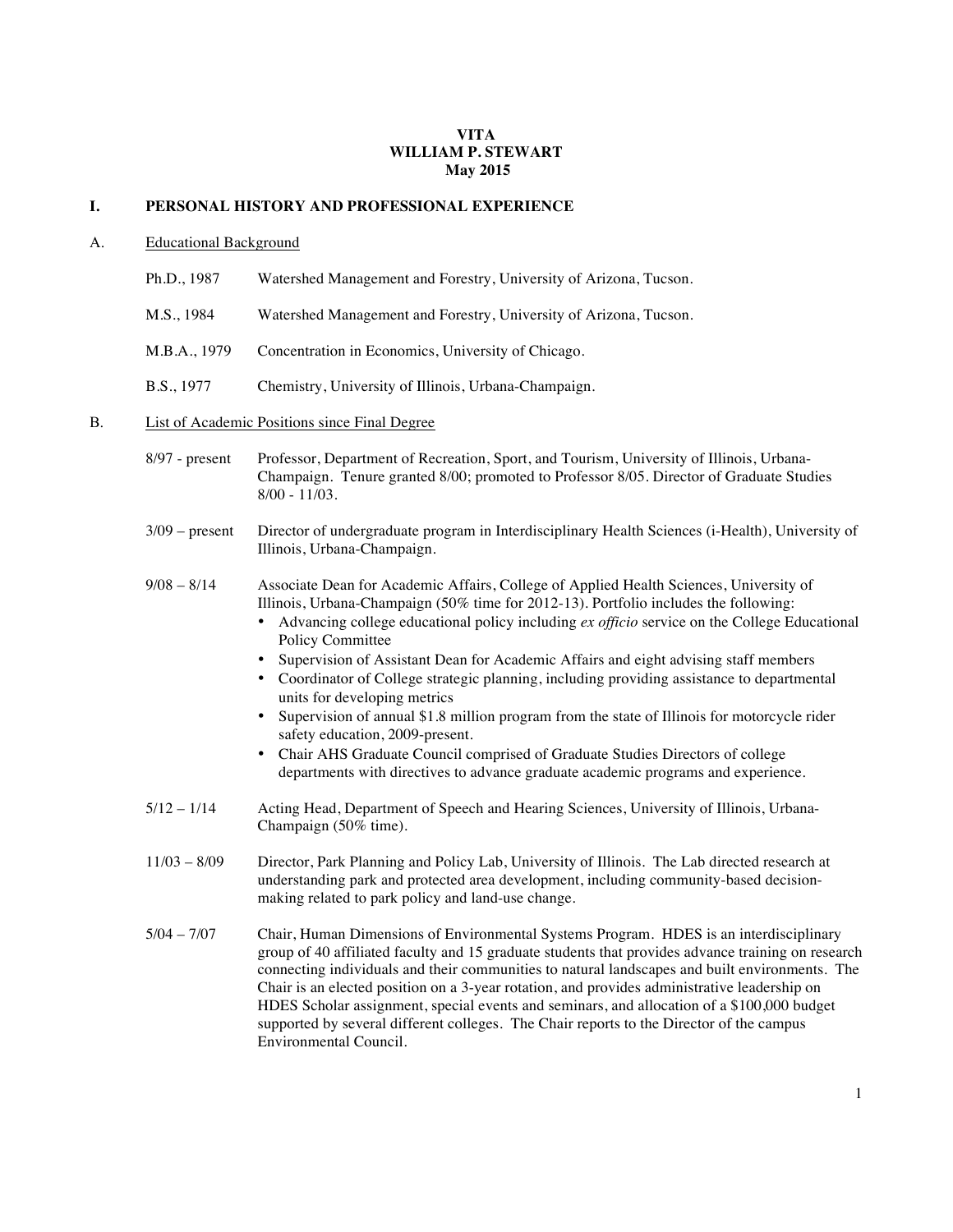1/88 - 8/97 Associate Professor, Department of Recreation, Park, and Tourism Sciences, Texas A&M University, College Station, TX. Promoted to Associate Professor with tenure 8/93. Associate Head for Undergraduate Studies 1/96-8/97.

# C. Invited Presentations and Honors (since 1997)

Stewart, W. (2014). Research methods to build healthy communities. Invited speaker at departmental seminar. Department of Forestry, National Chung Hsing University, Taipei, Taiwan. September 18.

Stewart, W. (2014). Public memory of landscapes: Partnerships for healthy communities. Invited keynote speaker for the International Conference of the Outdoor Recreation Association, Shih Hsin University, Taipei, Taiwan. September 19-20.

Stewart, W. (2014). Place-making for health and well-being. Invited speaker at UIUC-NTU Global Issues Forum: Smart Cities, Healthy Cities. National Taiwan University, Taipei, Taiwan. November 2-4.

Stewart, W. (2014). Community-based research for healthy communities. Invited panelist at departmental seminar. Department of Horticulture and Landscape Architecture. National Taiwan University, Taipei, Taiwan. November 5.

W. Stewart. (2012). "Speaking up, Speaking Out: Public memory for an inclusive society." Invited keynote speaker at the first international conference on Social Justice through Parks, Recreation, Tourism, and Leisure at University of Utah. Salt Lake City, UT. May 17-19.

W. Stewart. (2012). "Finding Center: Land ethics for everyday life." Invited keynote speaker at the annual conference of the Council of Educators in Landscape Architecture. University of Illinois Urbana-Champaign. March 27-30.

W. Stewart. (2011). "Creating public memory of wilderness." Invited participant at the  $50<sup>th</sup>$  Anniversary of Wilderness Recreation Experience Research Workshop sponsored by the Leopold Institute. Proceedings are peer-reviewed and published in edited volume. Lubrecht Forest, University of Montana, Missoula. April 5-7.

W. Stewart. (2010). "Building excellence in an academic journal." Invited keynote lecture at the  $67<sup>th</sup>$  Annual Tourism Sciences Society of Korea focused on cultivating prestige within scholarly publication. Gangwon, South Korea. July 5-9, 2010.

W. Stewart. (2009). "Greening brownfields, empowering communities: Creating new public values for land-use redevelopment." Invited speaker at the Sustainable Remediation annual conference – an audience of professional engineers, academics, and NGO staff focused on redevelopment of industrial landscapes and brownfields. Chicago, IL. June 16-17.

W. Stewart. (2008). "Quality of encounters: A neglected, complex, and manageable visitor impact." Invited keynote speaker at the Taiwan Leisure and Recreation Congress, supported by the Taiwan National Science Council. Paper published in proceedings. Taichung, Taiwan. September 18-19.

W. Stewart. (2008). "Sport for all, places for all: A research agenda to build healthy communities." Invited keynote speaker at the  $50<sup>th</sup>$  Anniversary of the International Health, Physical Education, and Recreation Congress. Paper published in congress proceedings, pp. 25-34. Kanoya, Japan. May 8-11.

W. Stewart. (2007). "Community well-being through park development." Invited speaker to Department of Recreation, Park and Tourism Science, Faculty Seminar Series, Texas A&M University, College Station, TX. Oct. 18-19.

Inducted into the *Academy of Leisure Sciences*, 2006. The Academy was initiated in 1980 and has elected 70 active members on the basis of their "exceptional scholarly and intellectual contribution" to the study of leisure. For more information about the Academy, see http://www.academyofleisuresciences.org/ Serving as Treasurer since 2010, with responsibilities to administer annual membership and dues, and in 2012 the Academy opened-up a general membership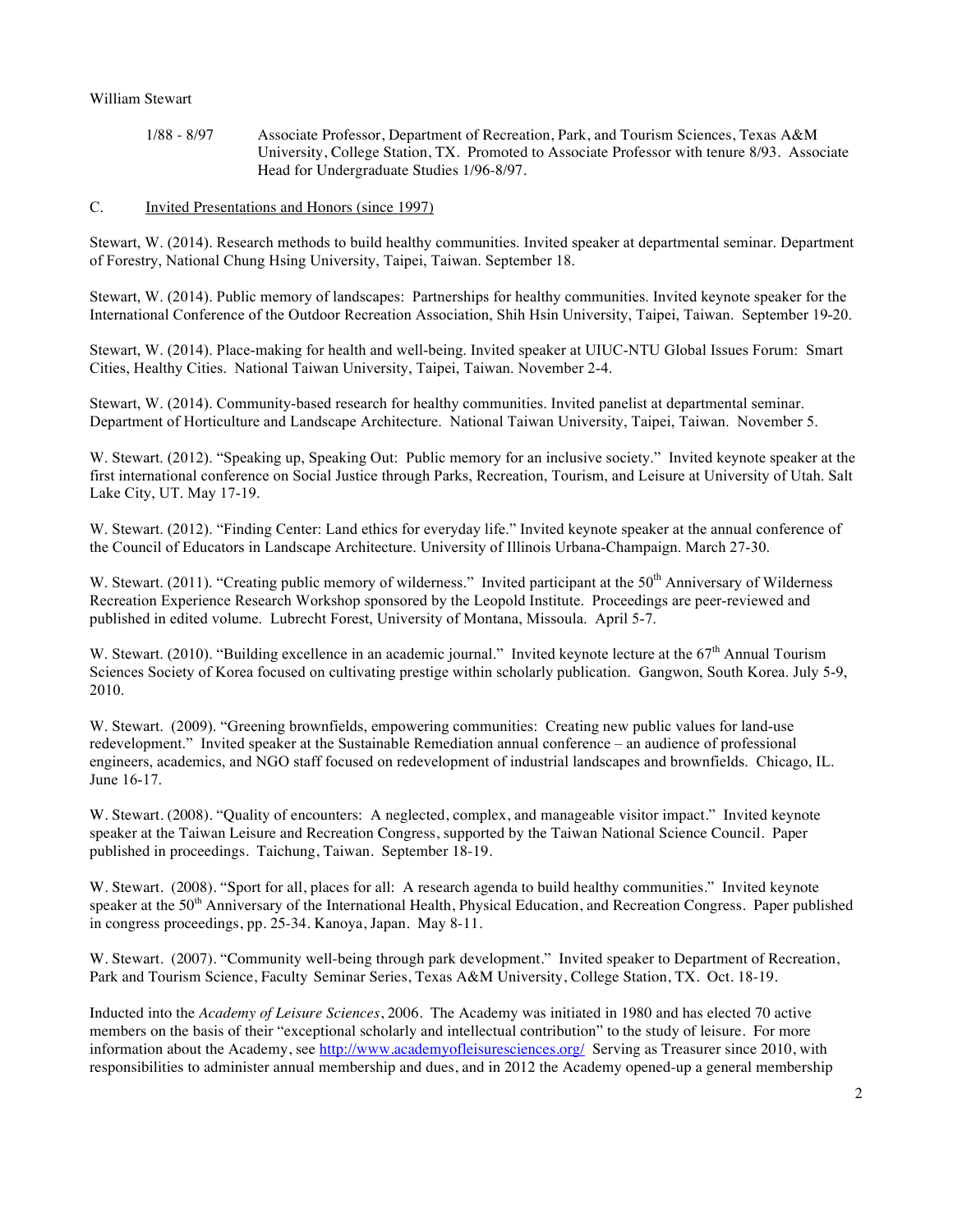category to invite scholars, students, and professionals to be involved and contribute to ALS activities. The ALS has grown from 50 to 450 members in the past three years.

Invited Lecture. 2006. "Community well-being through park development." King James McCristal Lecture, College of Applied Health Sciences, Fall Meeting. August 22.

Invited Participant. 2006. "Urban growth and development within a multicultural context." Pragma Conference of the School of Planning, University of Waterloo, ON, Canada. The conference consisted of ~40 professional planners and policy analysts in roundtable format. April 6-7.

Invited lecture. 2006. "Developing healthy communities through park development." Department of Recreation and Leisure Studies, University of Waterloo, ON. January 23.

Invited lecture. 2006. "Community identity as context for recreation and tourism development." Department of Leisure Studies, University of Ottawa. February 10.

Invited to Organize a Panel Discussion. 2005. "Community, Place, and Leisure." Eleventh Canadian Congress on Leisure Research, Nanaimo, B.C., May 17-21.

Invited Keynote Speaker. 2005. "Integrating values in leisure research: Coming to terms with community." Graduate Research Symposium, Department of Recreation and Leisure Studies, University of Waterloo. April 27-28.

Invited Discussant. "Ecological literacy through everyday nature." Opening Session, Leisure Research Symposium, National Recreation and Park Association Congress, Reno, NV. Oct 12-16. Remarks published in booklet for the First Annual George Butler Lecture, State College, PA, Venture Publishing, Inc.

Invited Member of Panel Discussion. 2004. "Integrating Social Science in Forest Management." Tenth International Symposium on Society and Resource Management, Keystone, CO. June 2-6.

Invited Participant and Paper Presenter. 2004. "Sense of Place in Recreation." Workshop sponsored by the USDA Forest Service, World Forestry Center, Portland, OR. April 28-May 2. One of six academics invited to present.

Invited Keynote Speaker. 2003. "Telling tales of community: Leisure, place, and narrative." Graduate Research Symposium, Department of Recreation and Leisure Studies, University of North Carolina, Chapel Hill. December 8.

Invited Presentation. 2003. "Landscapes that tell the truth: A contemporary prairie as the target for restoration." Sixth Illinois Prairie Conference, Champaign, IL. September 20-21.

Invited Presentation. 2003. "Developing goals for land-use planning with photo-elicitation." National Conference on Changing Social Landscapes: Impacts to National Forests Management, Milwaukee, WS. March 26-28.

Invited Member of Panel Discussion. 2002. Integrating natural resource management within a framework of public norms, expectations, and managerial systems. Ninth International Symposium on Society and Resource Management, Indiana University, Bloomington, IN. June 6-9.

Invited Presentation. 2000. "Landscape change at Midewin Prairie." Presented at USDA Forest Service Workshop on Community Forestry Research, Morton Arboretum, IL. Jan. 29-30.

Invited Presentation. 1999. "Recreation Opportunity Spectrum for the Colorado River ecosystem: A summary of research." Colorado River Ecosystem Science Symposium, Albright Training Center, National Park Service, February 16-17.

Invited Keynote Speaker. 1999. "The truth about the prairie: Or, creation of values for nature." Fifth Illinois Prairie Conference, Champaign, IL. September 18-19.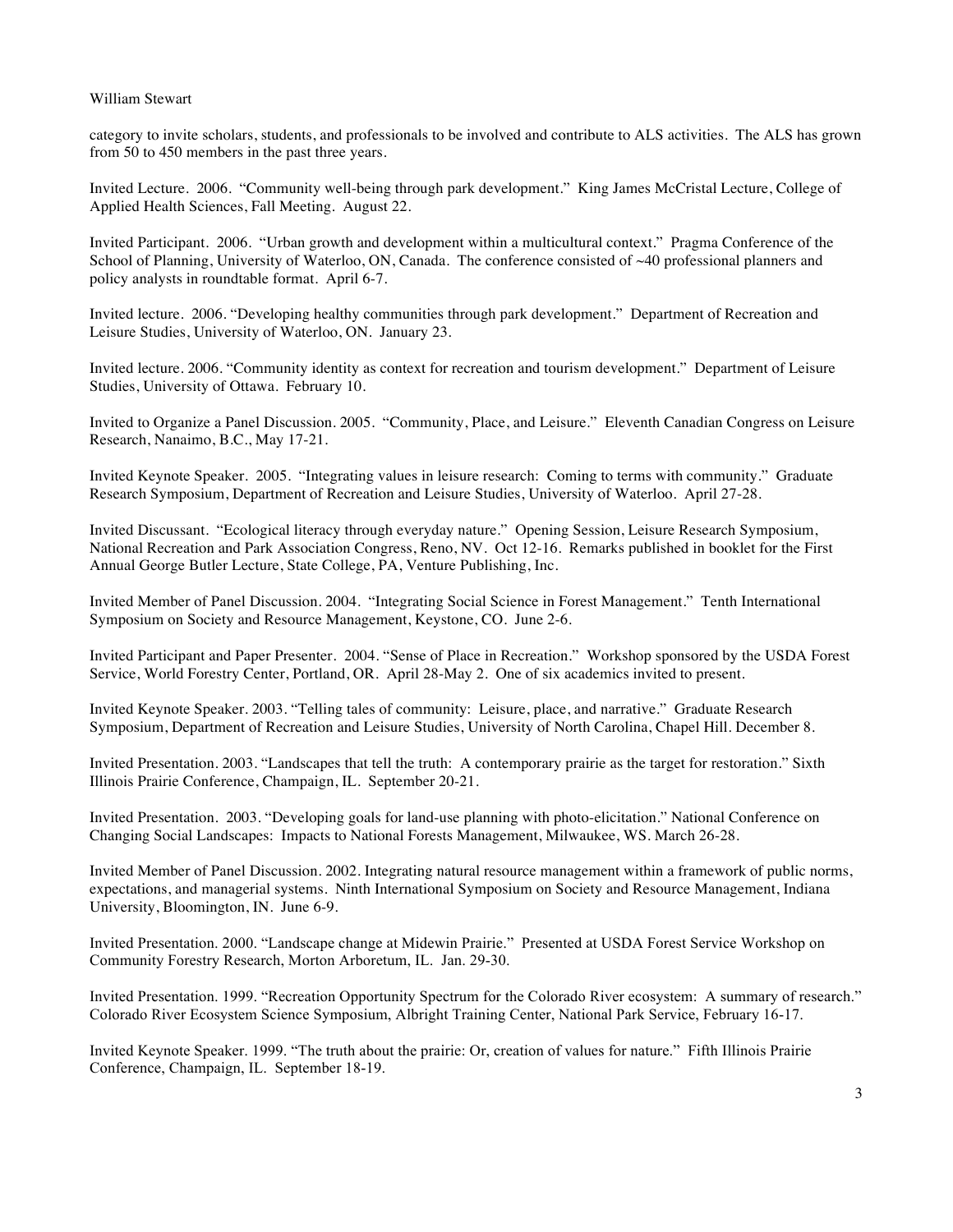Keynote Speaker. 1997. "Tourism impact research: Have we forgotten the community?" Tourism Session, National Recreation and Park Association Congress, Leisure Research Symposium, Salt Lake City, UT. October 29-November 1.

Invited Lecture. 1997. "A tale of two rivers: Stakeholder dynamics in nature-based tourism." College of Forest Resources, National Taiwan University, Taipei, Taiwan. April 24.

Invited Lecture. 1997. "Situational effects in outdoor recreation: Evidence from diary-like techniques." Presented at the Department of Landscape Architecture, National Chung Hsing University, Taichung, Taiwan. April 22.

### **II. GRANTS RECEIVED AND PUBLICATIONS**

A. Grants (More than 30 external research grants over \$1.5 million. Grants listed are since 1997.)

Implications for place research to natural resource decision-making. 2006-09. USDA Rocky Mountain Station, \$72,000. W. Stewart. This project coordinates a process to build an edited volume of 18 chapters directed at increasing the relevancy of research on sense of place to the practice of land-use decision-making. The book is under contract with Springer-Verlag press scheduled for publication in January 2013.

Changing landscapes as if community matters: Toward a community-based process for growth management. 2006-08. Funded by the Social Sciences and Humanities Research Council of Canada, \$55,000. Principal Investigator: T. Glover, University of Waterloo. Co-Principal Investigator: W. Stewart.

Visitor Study for Design of the Bright Angel Trailhead. 2006. Funded by the National Park Service, \$28,500. Principal Investigator: W. Stewart.

Canadian Landscapes, Canadian Communities: Empowering citizens within land-use planning processes. 2005. Fulbright Research Chair in Public Policy funded by the Canada-U.S. Fulbright Program. \$28,000.

Backcountry Visitors and Stakeholders at Grand Canyon National Park. 2004. Funded by the National Park Service, \$279,000. Principal Investigator: W. Stewart. Co-Principal Investigators: C. McDonald, Z. Schwartz.

Photo-elicitation as a method to assess lived recreation experiences: A literature review. 2003. Funded by the USDA Forest Service, \$2,500. Principal Investigator: W. Stewart.

Making Sense of Landscape Change: Community Narratives that Facilitate Planning. 2003. Funded by the USDA Forest Service, \$57,000. Principal Investigator: W. Stewart, Co-Principal Investigator: T. Glover (University of Waterloo).

Public Attitudes Toward Open Space Initiatives in Illinois. 2001. Jointly funded by the Illinois Department of Natural Resources and the Illinois Association of Park Districts, \$29,000. Principal Investigators: C. McDonald, C. Miller (INHS), and W. Stewart.

Meanings of Encounters on Grand Canyon River Trips. 2000. Funded by the USGS Grand Canyon Monitoring and Research Center, \$10,000. Principal Investigators: L. Jonas (Northern Arizona University) and W. Stewart.

Landscape Change at Midewin Prairie. 1999. Funded by the USDA Forest Service, \$38,000. Principal Investigator: W. Stewart.

Regional Recreation Opportunity Spectrum for the Colorado River Ecosystem in Grand Canyon. 1998. Funded by the Bureau of Reclamation, \$70,000. Principal Investigators: W. Stewart, R. Manning (University of Vermont), J. Taylor (USGS), and D. Cole (USDA Leopold Institute).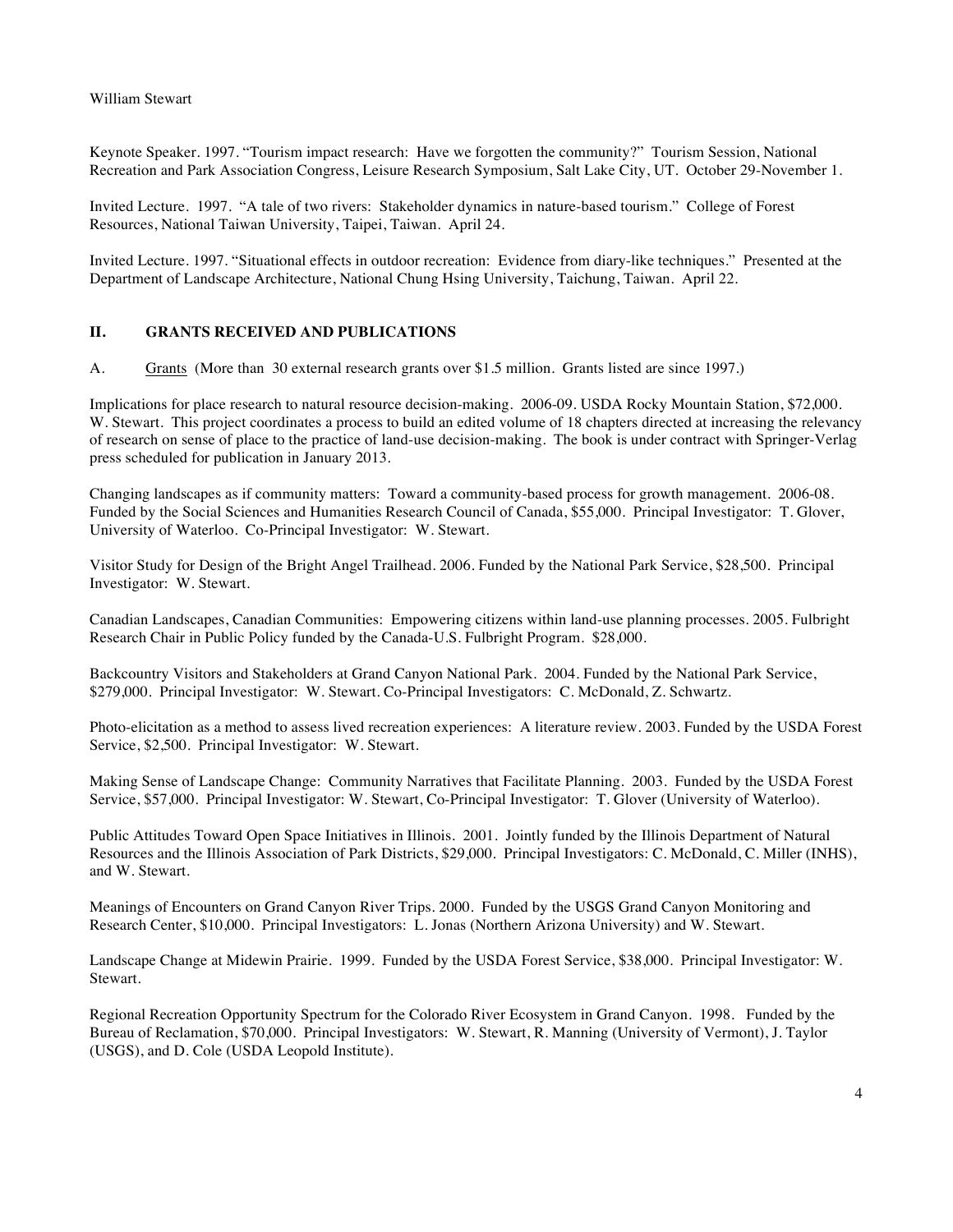Tourists' Image of Rural Counties in Northwestern Indiana. 1997. Funded by the Elkhart County Convention and Visitors Bureau, \$15,000. Principal Investigators: W. Stewart and D. Fesenmaier.

Development of an Evaluation Framework for Bicycle and Pedestrian Facilities. 1997. Funded by the U.S. Southwest Universities Transportation Center, \$75,000. Principal Investigators: S. Turner (Civil Engineering), S. Shafer, W. Stewart.

An Evaluation of the Great Texas Birding Classic. 1997. Funded by Texas Parks and Wildlife Department, \$6,000. Principal Investigators: D. Scott, S. Baker, W. Stewart.

### B. Edited Book

Stewart, W., Williams, D., & Kruger, L. (Editors, 2013). *Place-Based Conservation: Perspectives from the Social Sciences*. Dordrecht, The Netherlands: Springer Verlag. Abstract: "Place" has become an increasingly prominent topic in natural resource management. The first of four sections in this book examines conceptual issues of place-based conservation. The second section examines the source of the individual relationships that people develop with places and landscapes. The third section explores more deeply the ways in which human relationships with places are represented, become more visible and public, and often are transformed by conservation practices. The fourth section on "mapping place" illustrates techniques that are emerging to connect meanings and sentiments to the material and locational characteristics of places. An aim of this book is to provide a resource for researchers and practitioners to help build the conceptual grounding necessary to understand and practice place-based conservation. Co-authored three peer-reviewed chapters in above book:

Williams, D., Stewart, W., & Kruger, L. The emergence of place-based conservation.

Stewart, W., Barkley, J., & Glover, T. Sharing stories of place to foster social learning.

Stewart, W., Williams, D., & Kruger, L. From describing to prescribing: Transitioning to place-based conservation.

C. Peer-reviewed Articles ( \* Denotes graduate student)

Stewart, W. (2014). Leisure research to enhance social justice. *Leisure Sciences, 36*(4), 325-339.

Johnson, A., Glover, T., & Stewart, W. (2014). Attracting locals to downtown: Everyday leisure as a place-making initiative*. Journal of Park and Recreation Administration, 32*(2), 28-42.

\*Tomiyama, K. & Stewart, W. (2014). Psychological attachment to local community and team identity. *Asian Journal of Sport Management 7*(1), 35-60.

Glover, T. & Stewart, W. (2013). Advancing healthy communities policy through tourism, leisure, and events research. *Journal of Policy Research in Tourism, Leisure and Events, 5*(2), 109-122.

Parry, D., Johnson, C. & Stewart, W. (2013). Leisure research and social justice: A response to Henderson's call for postpositivism*. Leisure Sciences, 35*(1), 81-87.

Backlund, E.\* & Stewart, W. (2012). Effects of setting-based management on visitor experience outcomes: Differences across a management continuum. *Journal of Leisure Research, 44*(3), 392-415.

Schwartz, Z., Stewart, W., & Backlund, E.\* (2012). Visitation at capacity-constrained tourism destinations: Exploring revenue management at a national park. *Tourism Management, 33*(3), 500-508.

Hwang, D.\*, Stewart, W., & Ko, D. (2011). Community behavior and sustainable rural tourism development*. Journal of Travel Research, 51*, 328-341.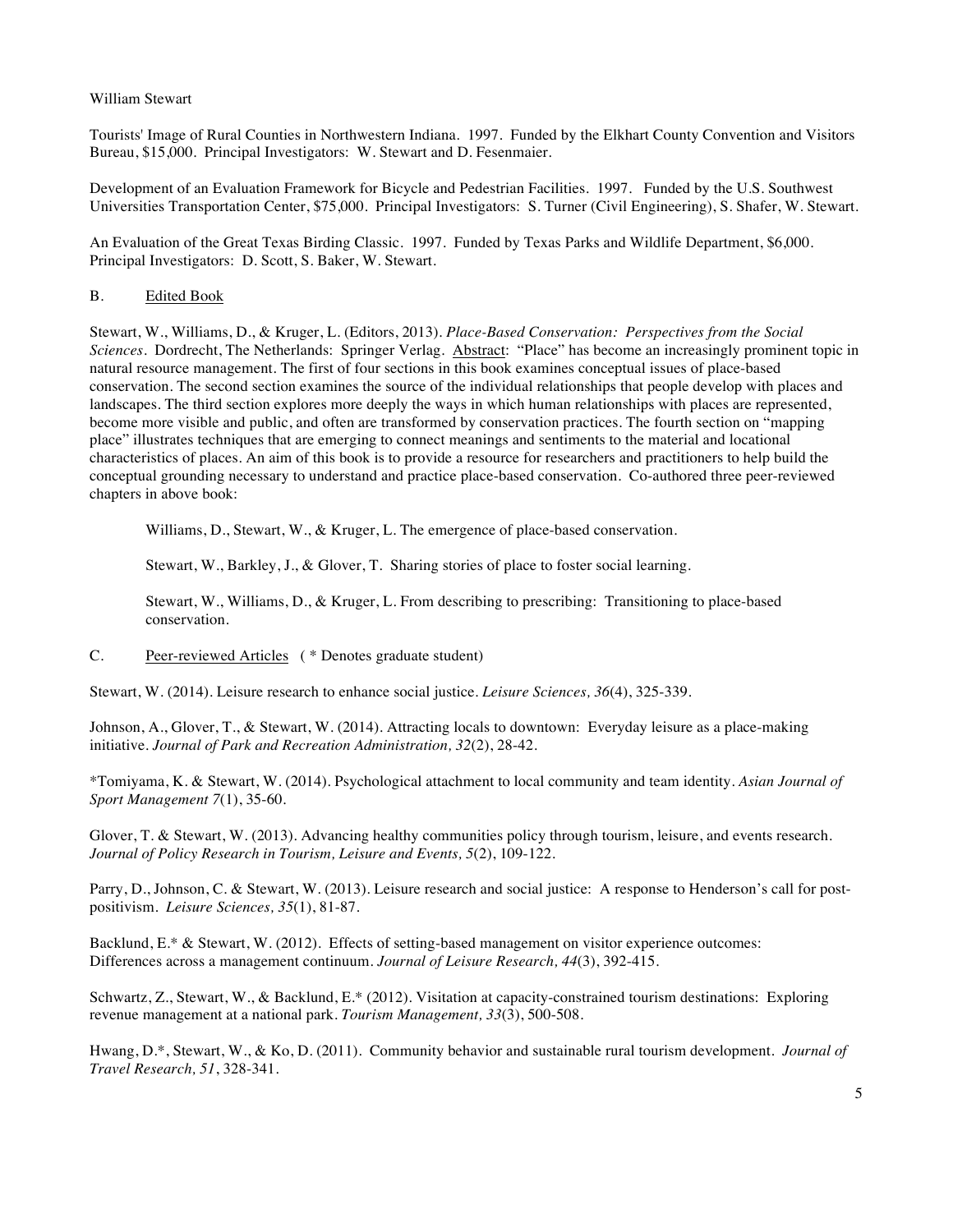Schwartz, Z., Stewart, W., & Backlund, E.\* (2010). Monitoring visitor flows in destinations: The case of multiple use hiking trails in Grand Canyon National Park. *Tourism Analysis, 14* (6), 749-763.

Johnson, A. \*, Glover, T., & Stewart, W. (2009). One person's trash is another person's treasure: The public place-making of "Mount Trashmore." *Journal of Park and Recreation Administration, 27*(1), 85-103.

Belhassen, Y.\*, Caton, K.\*, & Stewart, W. (2008). The search for authenticity in the pilgrim experience. *Annals of Tourism Research, 35*(3), 668-689.

Stewart, W., Parry, D., & Glover, T. (2008). Writing leisure: Values and ideologies of research. *Journal of Leisure Research, 40*(3), 360-384.

Glover, T., Stewart, W., and Gladdys, K.\* (2008). Social ethics of landscape change: Toward community-based land-use planning. *Qualitative Inquiry, 14*, 384-401.

Stewart, W. (2008). Place meanings in stories of lived experience. In L. Kruger, T. Hall & M. Stiefel (Eds.) *Understanding Concepts of Place in Recreation Research and Management,* pp. 83-108*.* Washington, D.C.: USDA PNW-GTR-744.

Stewart, W., Barkley, J.\*, Kerins, A.\*, Gladdys, K.\*, & Glover, T. (2007). Park development on the urban-agricultural fringe. *Journal of Park and Recreation Administration*, 25(4), p. 117-138.

Glover, T. and Stewart, W. (2006). Rethinking leisure and community research: Critical reflections and future agendas. *Leisure/Loisir, 30*, 2.

Stewart, W. (2006). Community-based place meanings for park planning. *Leisure/Loisir, 30*, 2.

Stewart, W. and Floyd, M. (2004). Visualizing leisure. *Journal of Leisure Research, 36*, 4, 445-460.

Backlund, E.\*, Stewart, W., McDonald, C., and Miller, C. (2004). Public evaluation of open space in Illinois: Citizen support for natural area acquisition. *Environmental Management, 34*, 5, 634-641.

Stewart, W., Liebert, D.\*, and Larkin, K.\* (2004). Community identities as visions for landscape change. *Landscape and Urban Planning*, 69 (2-3): 315-334.

Stewart, W., Larkin, K.\*, Orland, B., and Anderson, D. (2003). Boater preferences for beach characteristics downstream from Glen Canyon Dam, AZ. *Journal of Environmental Management*, 69 (2): 201-211.

Jonas, L., Stewart, W., and Larkin, K.\* (2003). Encountering Heidi: Audiences for a wilderness adventurer identity. *Journal of Contemporary Ethnography*, 32 (4): 403-431.

Stewart, W. and Cole, D. (2003). On the prescriptive utility of visitor survey research: A rejoinder to Manning. *Journal of Leisure Research*, 35 (1): 119-127.

Cole, D.N. and Stewart, W.P. (2002) Variability of user-based evaluative standards for backcountry encounters. *Leisure Sciences*. 24: 313-324.

Ko, D.W. and Stewart, W.P. (2002) Community residents' attitudes for tourism development. *Tourism Management*. 23: 521-530.

Stewart, W.P. and Cole, D.N. (2001) Number of encounters and experience quality in Grand Canyon Backcountry: Consistently negative and weak relationships. *Journal of Leisure Research*. 33(1): 106-120.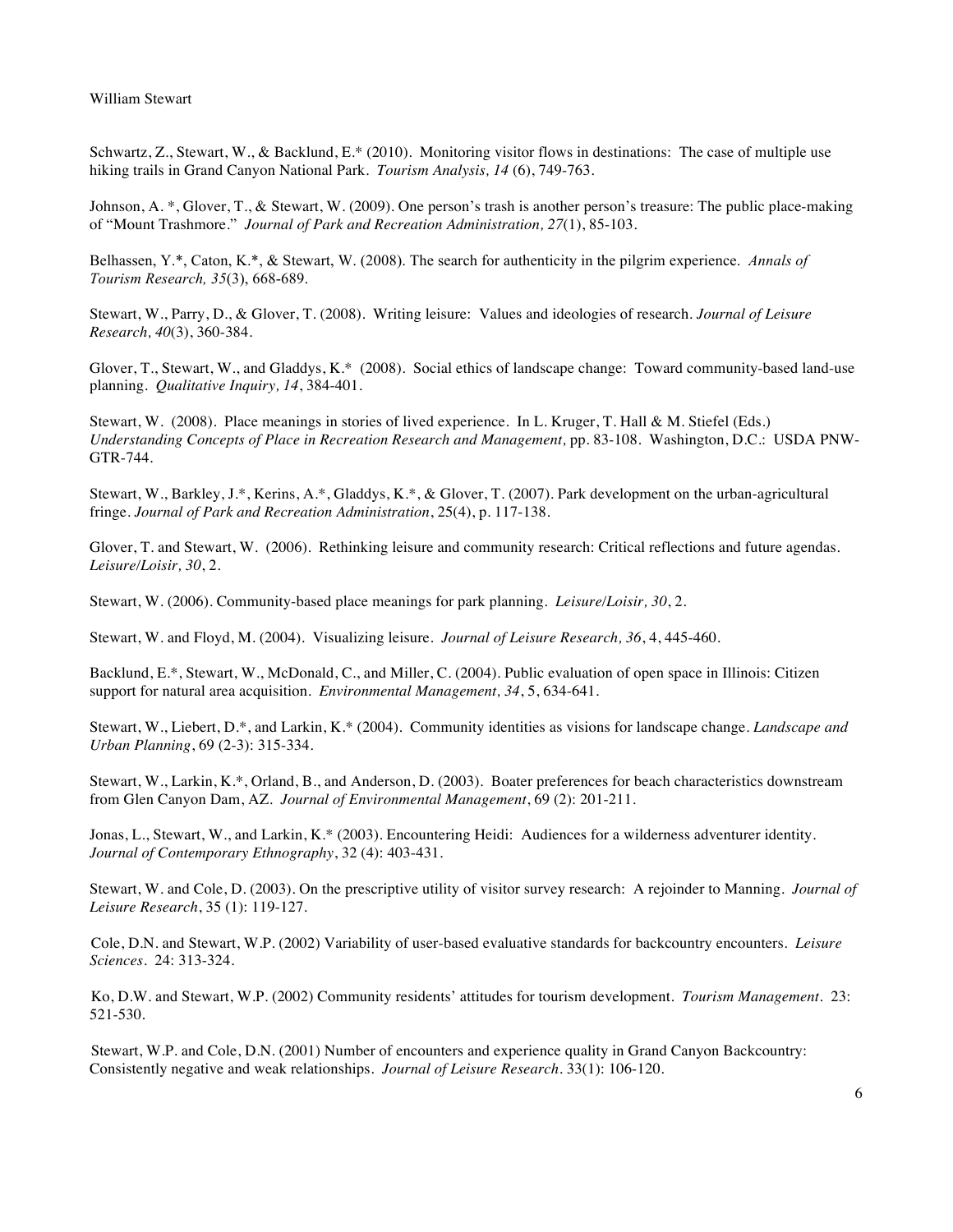Stewart, W.P. and Cole, D.N. (1999) In search of situational effects in outdoor recreation: Different methods, different results. *Leisure Sciences*. 21(4): 269-286.

Stewart, W.P., Fujimoto, J.\*, Harada, M. (1999) Emotional changes during leisure activity: A case of elderly Japanese in a community program. *Society and Leisure*. 22(1): 223-240.

Stewart, W.P. (1999) Myths of leisure research: An uneasy alliance. *Journal of Leisure Research*. 31(2): 185-188.

Stewart, W.P. (1998) Leisure as multiphase experiences: Challenging traditions. *Journal of Leisure Research*. 30(4): 391- 400.

Huang\*, Y.H. and Stewart, W.P. (1996) Rural tourism development: Shifting basis of community solidarity." *Journal of Travel Research*. 34(4): 26-31.

King, D.A., and Stewart, W.P. (1996) "Ecotourism and commodification: Protecting people and places. *Biodiversity and Conservation*. 5: 293-305.

Stewart, W.P., Harada, M., Nagazumi\*, J., Fujimoto\*, J. and Chen\*, P. (1996) Experiential benefits of Japanese outdoor recreationists. *Society and Leisure*. 19(2): 589-601.

Stewart, W.P. and Hull, R.B. (1996) Capturing the moments: Concerns of *in situ* research. *Journal of Travel and Tourism Marketing*. 5(1/2): 3-20.

Lue\*, C.C., Crompton, J.L., and Stewart, W.P. (1996) Evidence of cumulative attraction in multi-destination recreational trip decisions. *Journal of Travel Research*. 35(1): 41-49.

Hull, R.B. and Stewart, W.P. (1995) The landscape encountered and experienced while hiking. *Environment and Behavior*. 27(3): 404-426.

Stewart, W.P. and Sekartjakrarini\*, S. (1994) Disentangling ecotourism. *Annals of Tourism Research*. 21(4): 840-842.

Fesenmaier, D.R., Vogt\*, C.C., and Stewart, W.P. (1993) Investigating the influence of welcome center information on travel behavior. *Journal of Travel Research*. 31(3): 47-52.

Stewart, W.P., Anderson\*, B.S., Fesenmaier, D.R., and Lue\*, C.C. (1993) Highway welcome center surveys: Problems with non-response bias. *Journal of Travel Research*. 31(3): 53-57.

Stewart, W.P., Lue\*, C.C., Fesenmaier, D.R., and Anderson\*, B.S. (1993) A comparison between welcome center visitors and general highway auto travelers. *Journal of Travel Research*. 31(3): 40-46.

Stewart, W.P., Samuelson, C.D., and Brophy\*, D.R. (1993) Texans' priorities for river water use. *Journal of Soil and Water Conservation*. 48(3): 219-222.

Christensen\*, N.A., Stewart, W.P., and King, D.A. (1993) National forest campgrounds: Users are willing to pay more. *Journal of Forestry*. 91(7): 43-47.

Ivy\*, M.I., Stewart, W.P. and Lue\*, C.C. (1992) Exploring the role of tolerance in recreation conflict. *Journal of Leisure Research*. 24(4): 348-360.

Hull, R.B., Stewart, W.P. and Yi\*, Y. (1992) Experience patterns: Capturing the dynamic nature of a recreation experience. *Journal of Leisure Research*. 24(3): 240-252.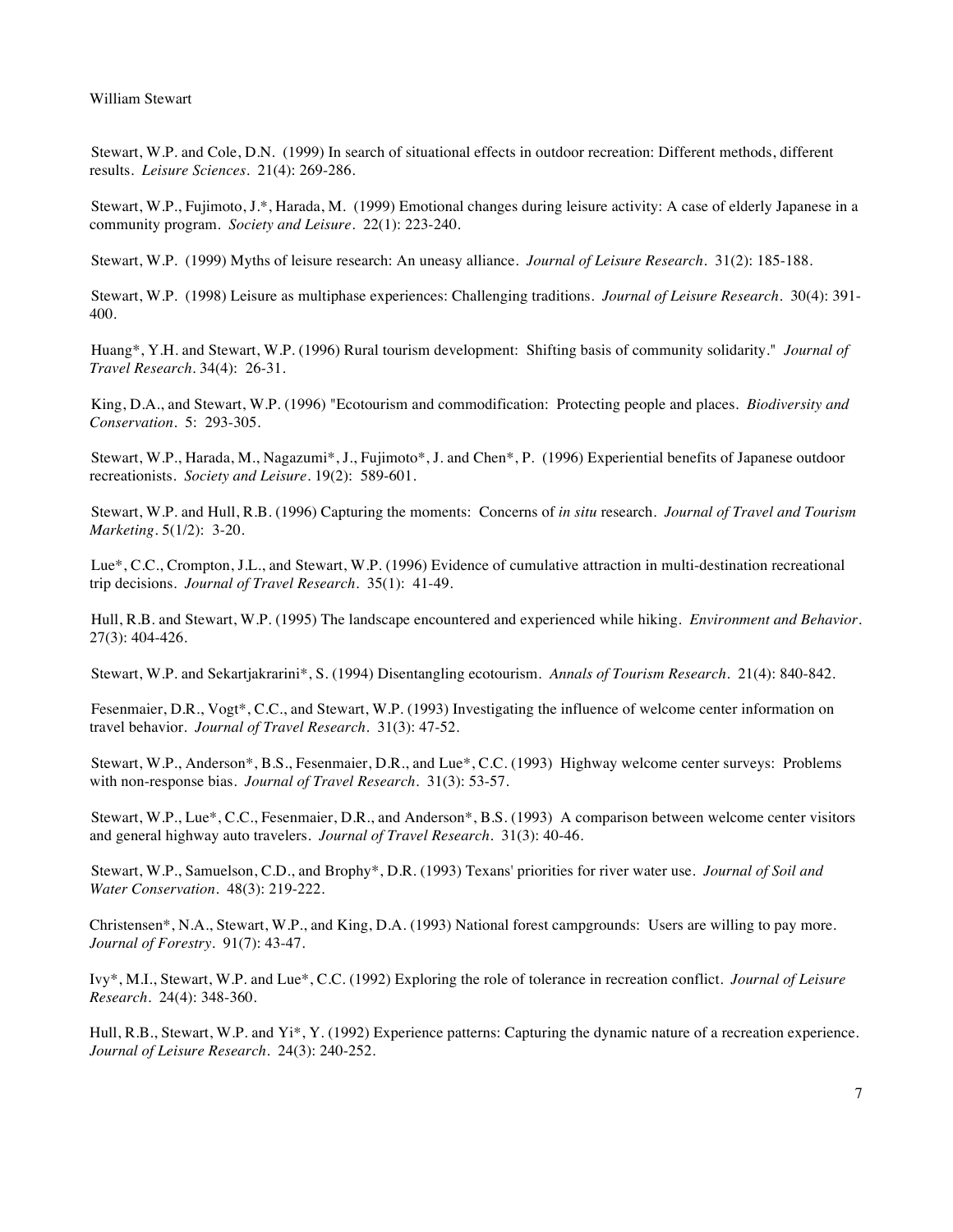William Stewart Stewart, W.P. and Hull, R.B. (1992) Satisfaction of what? Post-hoc vs. real-time construct validity. *Leisure Sciences*. 14(3): 195-209.

Hull, R.B. and Stewart, W.P. (1992) Validity of photo-based scenic beauty judgments. *Journal of Environmental Psychology*. 12(2): 101-114.

Stewart, W.P. (1992) Influence of the onsite experience on recreation experience preference judgments. *Journal of Leisure Research*. 24(2): 185-198.

Bigley\*, J.D., Lane, M., Fesenmaier, D.R. and Stewart, W.P. (1991) Meeting members' expectations: A case study. *Curator*. 34(3): 210-221.

Stewart, W. P. (1991) Compliance with fixed itinerary systems in water-based parks. *Environmental Management*. 15(2): 235-240.

Ralston\*, L. S. and Stewart, W. P. (1990) Methodological perspectives of festival research studies. *Annals of Tourism Research*. 17(2): 289-292.

Stewart, W. P. (1989) Fixed itinerary systems in backcountry management. *Journal of Environmental Management*. 29(2): 163-171.

Stewart, W. P. and Carpenter, E. H. (1989) Solitude at Grand Canyon: An application of expectancy theory. *Journal of Leisure Research*. 21(1): 4-17.

Daniel, T., Brown, T., King, D., Richards, M. and Stewart, W. (1988) Perceived scenic beauty and contingent valuation of forest campgrounds. *Forest Science*. 35(1): 76-90.

### C. Technical Reports, Miscellaneous Publications, and Conference Presentations

Authored or co-authored more than 60 technical reports, book chapters, book reviews, and abstracts.

Presented or co-presented more than 100 presentations at research conferences and symposiums, and organized more than 15 research discussions at national and international conferences.

### **III. SUMMARY OF INSTRUCTION**

### A. Courses Taught

IHLT 102. Survey of Topics of Interdisciplinary Health

Description. Students are introduced to topics in interdisciplinary health sciences with particular emphasis on five dimensions of health: physical, emotional, social, intellectual and spiritual. Students will explore their personal health beliefs and patterns and discuss the benefits of studying health within an interdisciplinary curriculum. Core course in the i-Health program. 1 hour. FA14 and SP15.

### *RST 242 Nature and American Culture* (cross-listed in HIST, LA, and NRES)

Description. The course develops an appreciation and critique of cultural meanings related to American natural landscapes. Traditional perspectives including colonial American, romantic, and science-based conservation are characterized, as well as revisionist themes that criticize wilderness, and address issues of gender, race, and class. Land ethics for everyday living are developed to reconcile traditional and contemporary perspectives. The implications of diversity in cultural meanings toward nature support concepts related to community-based conservation. This course fulfills a university general education requirement in *Cultural Studies: Western/Comparative Culture(s)*. 3 hours. Last taught Summer 2008.

*RST 444 Social Impact Assessment* (cross-listed in RSOC, ENVS, LA, NRES and UP) Description. Environmental policy and natural resource developments influence the ways of life of people and their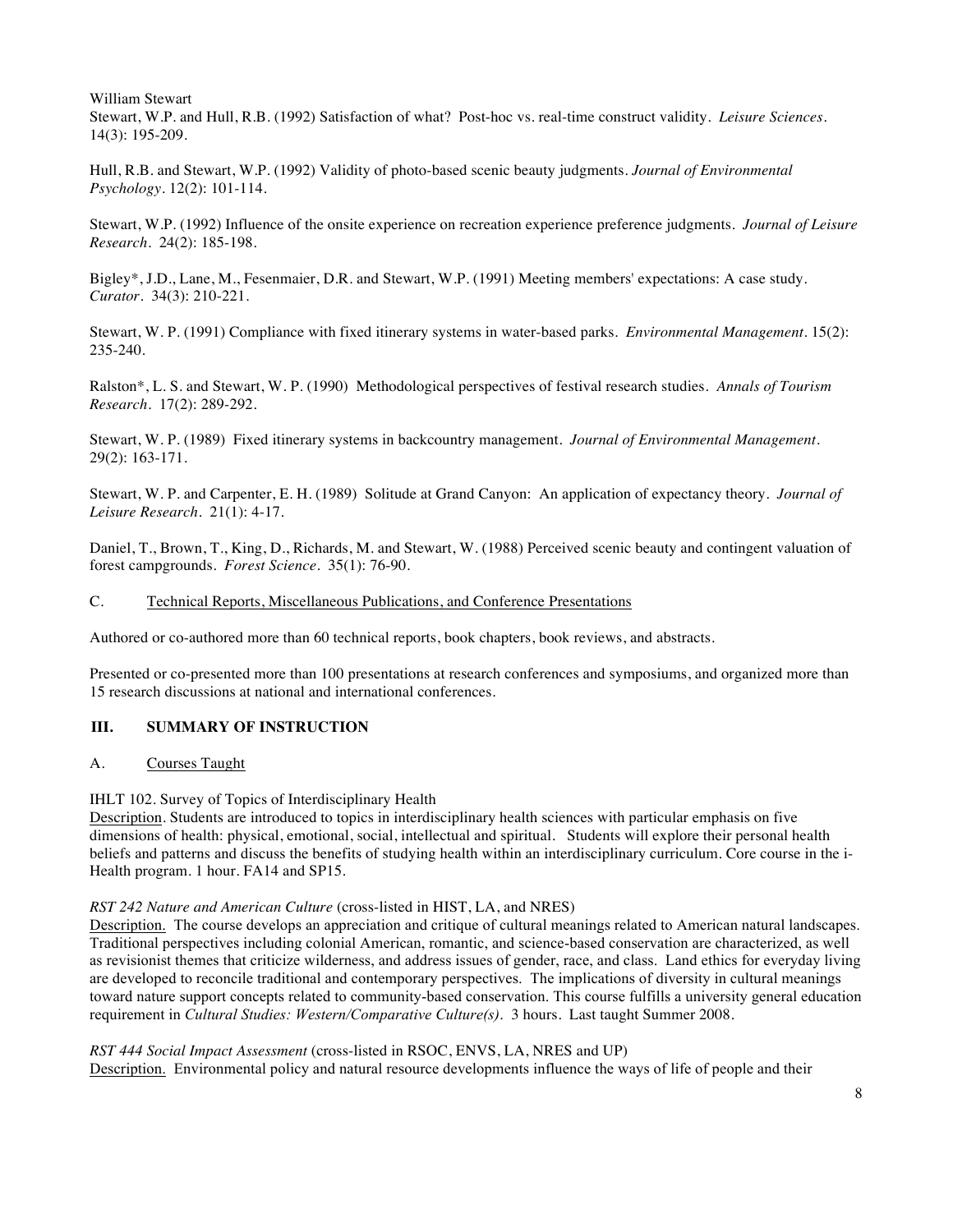communities. This course provides an introduction to distinguish social impacts of development from other types of impacts, to understand the nature of human communities, and to characterize methods that assess social aspects of communities that need protection and monitoring. Rather than depicting communities as victims of urbanization and development, course concepts are directed at improving the community ability to affect change. 3 hours (for undergraduates) or 4 hours (for graduate students). Last taught Spring 2008.

### *RST 550 Theory and Methods of Leisure Research*

Description. Surveys concepts, methods, and problems of leisure research that are common to community recreation, sport, and tourism. Histories of theoretical and methodological development are discussed, appreciated, and critiqued. Examines the development of ideas through literature; discussion is centered on explaining the evolution of literature for a given concept. The literature is framed as discourse to allow students to envision themselves as contributing members. Doctoral students only. 4 hours. Last taught Spring 2008.

### *RST 551 Contemporary Issues in Leisure Research*

Description. Provides students with an understanding and appreciation of various disciplines that inform recreation, sport and tourism. The class examines the potential influence of these disciplines on future research in recreation, sport and tourism. Students identify research articles from various disciplines and lead discussions that connect to understanding issues related to leisure research. Literature is framed as discourse to allow students to envision themselves as contributing members. Doctoral students only. 4 hours. SP15.

### B. Supervision of Graduate Students

Supervised 10 doctoral students and 16 M.S. student theses or professional papers, and has been a member of more than 25 doctoral advisory committees.

### C. Teaching Awards or Recognition

More than two-thirds of classes taught have appeared on the University of Illinois *List of Instructors Rated as Excellent by Their Students*. This list consists of instructors whose courses average a score of 4.5 or higher (on a 1 to 5 scale) on standardized student course evaluations.

Faculty Advisor for the RSO Students for Sustainable Campus Committee. The SSC meets every two weeks to evaluate project proposals, monitor current projects, and assist with moving campus toward sustainability. SSC has an annual budget of over \$1 million to invest in projects based upon student fees.

## **IV. SERVICE**

## A. Selected Public Service

Member of a 20-person panel to evaluate past, present, and future research agenda of the USDA Midewin National Tallgrass Prairie. May 2, 2008. Wilmington, IL.

W. Stewart and E. Backlund. 2006. "Public values and community identity of Midewin's waterways." USDA Research Symposium in Celebration of Midewin's 10<sup>th</sup> Anniversary, St. Francis University, Joliet, IL. August 24.

Chicago Wilderness (CW) Advisory Board, 2004-2006, sub-committee to develop a social science agenda. The objectives of CW (a consortium of more than 45 organizations, government agencies, museums, and foundations) include landscape change for tri-state region in the direction of restoring ecosystem integrity, building healthy communities, and promoting urban land ethics. Meetings are held monthly in Chicago area or via teleconference calls.

Chair. "Grand Canyon Backcountry Planning Workshop: A dialogue of scientists, managers, and citizens". This workshop aligns with the inception of the backcountry planning process at Grand Canyon National Park. It's directed at reviewing and developing park policy amongst a diverse collection of stakeholders. Jan 31-Feb 1, 2006. Museum of Northern